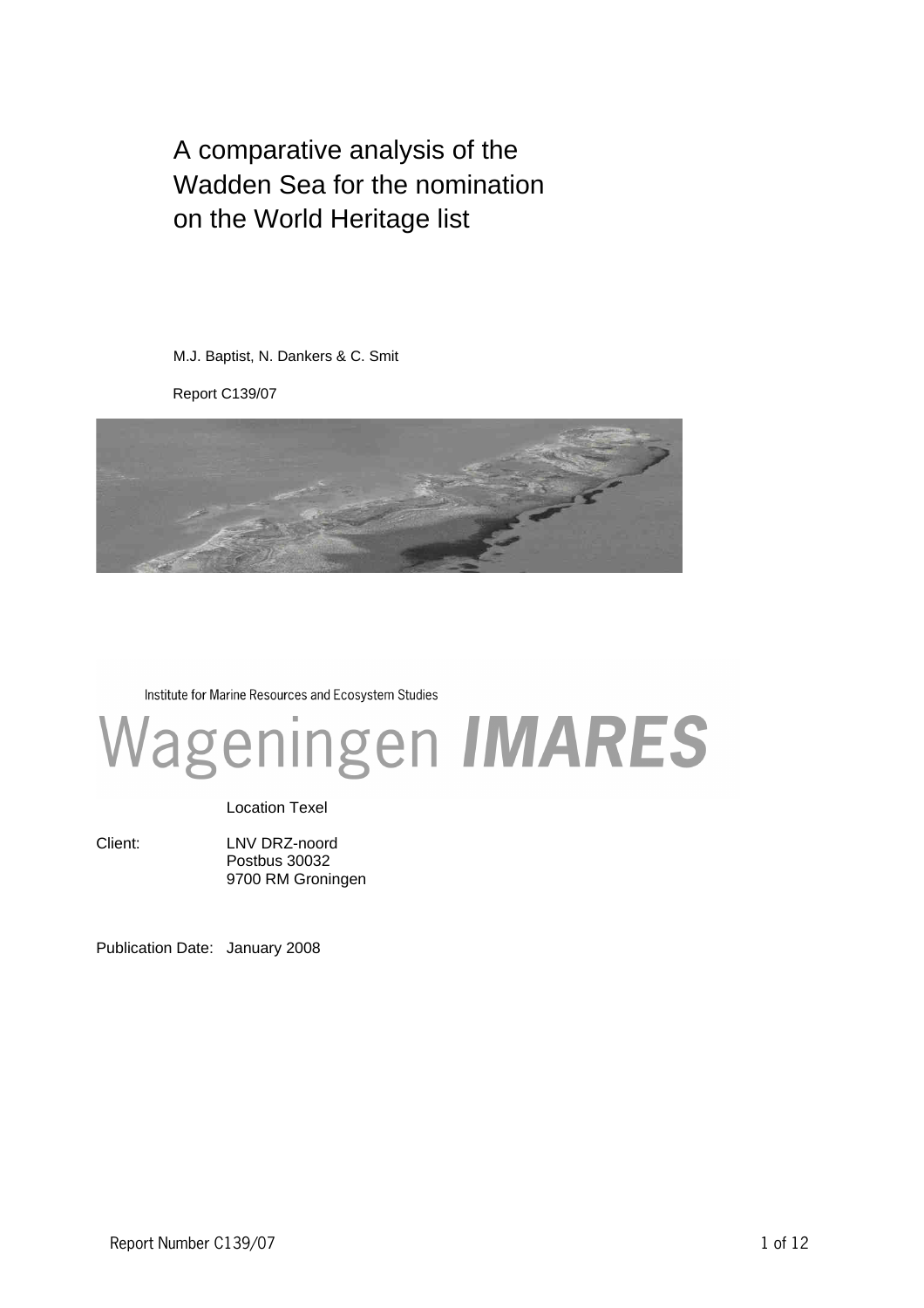- Wageningen **IMARES** conducts research providing knowledge necessary for the protection, harvest and usage of marine and costal areas.
- Wageningen **IMARES** is a knowledge and research partner for governmental authorities, private industry and social organisations for which marine habitat and resources are of interest.
- Wageningen **IMARES** provides strategic and applied ecological investigation related to ecological and economic developments.

© 2007 Wageningen **IMARES** Photo cover by M.J. Baptist

Wageningen IMARES is a cooperative research organisation formed by Wageningen UR en TNO. We are registered in the Dutch trade record Amsterdam nr. 34135929, BTW nr. NL 811383696B04.



A\_4\_3\_2V4

The Management of IMARES is not responsible for resulting damage, as well as for damage resulting from the application of results or research obtained by IMARES, its clients or any claims related to the application of information found within its research. This report has been made on the request of the client and is wholly the client's property. This report may not be reproduced and/or published partially or in its entirety without the express written consent of the client.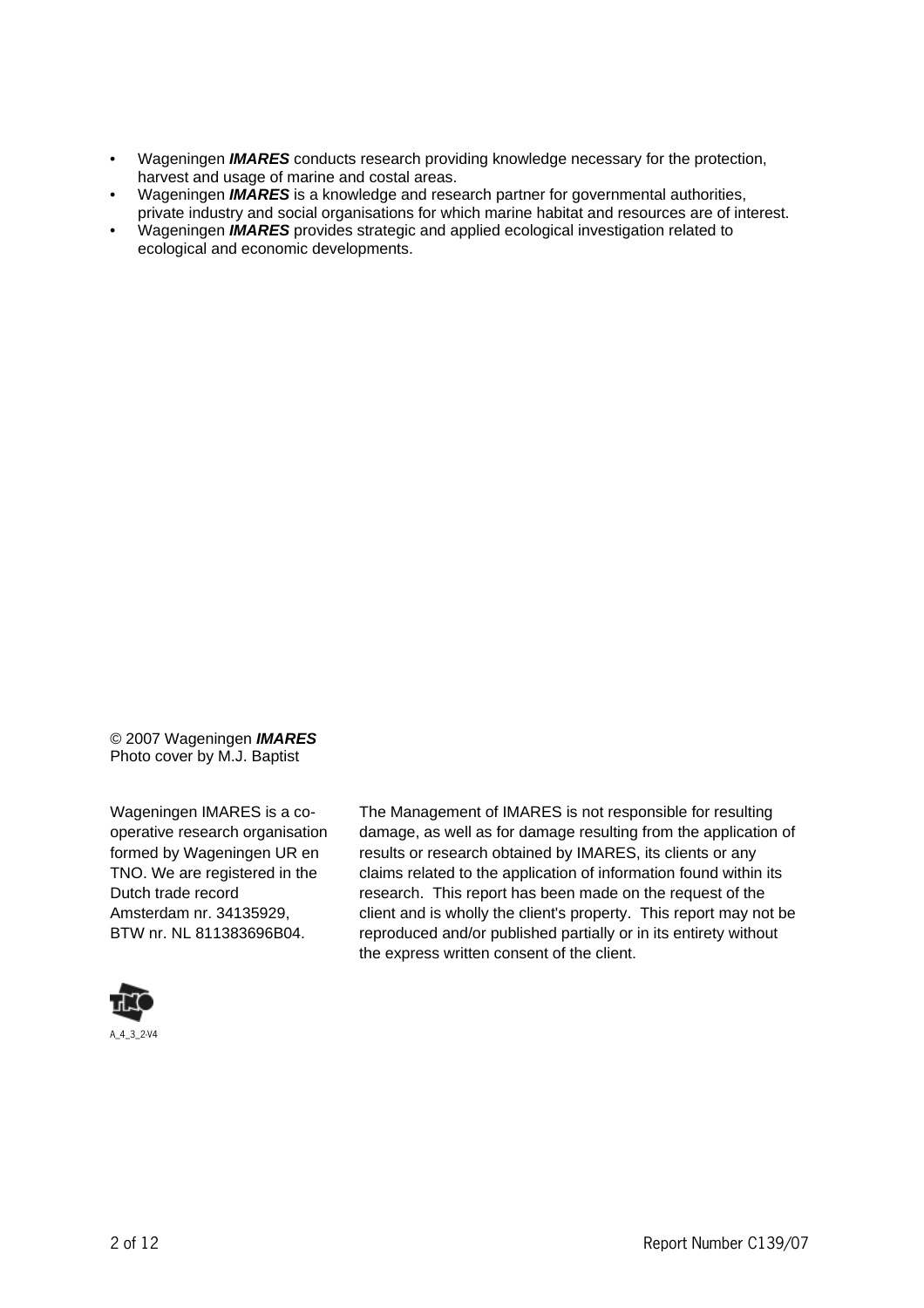## **Contents**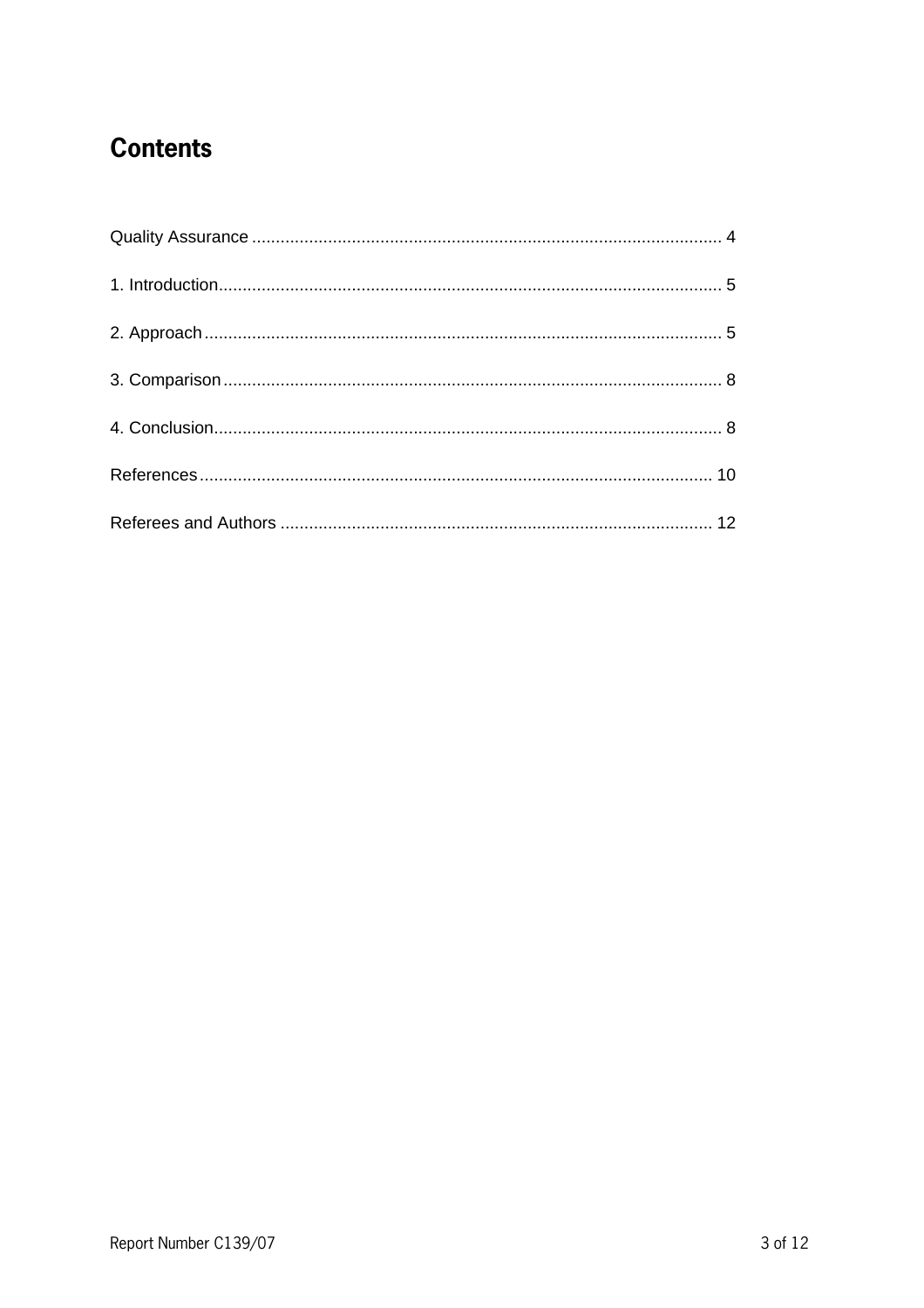# Quality Assurance

IMARES utilises an ISO 9001:2000 certified quality management system (certificate number: 08602- 2004-AQ-ROT-RvA). This certificate is valid until 15 December 2009. The organisation has been certified since 27 February 2001. The certification was issued by DNV Certification B.V. The last certification inspection was held the 16-22 of May 2007. Furthermore, the chemical laboratory of the Environmental Division has NEN-AND-ISO/IEC 17025:2000 accreditation for test laboratories with number L097. This accreditation is valid until 27 March 2009 and was first issued on 27 March 1997. Accreditation was granted by the Council for Accreditation, with the last inspection being held on the  $12^{th}$  of June 2007.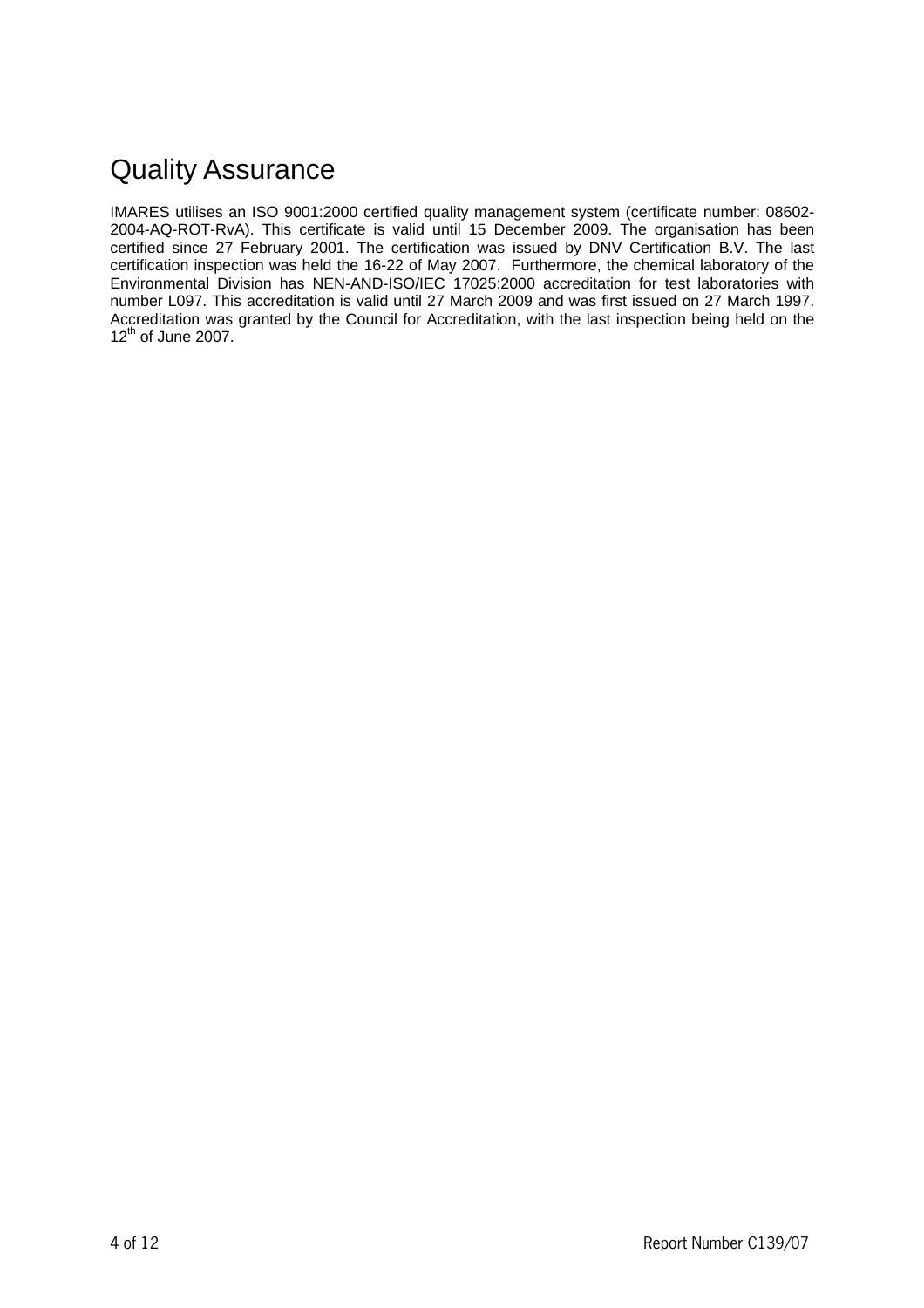## 1. Introduction

The format for the nomination of properties for inscription in the World Heritage List requires a comparative analysis (including state of conservation of similar properties) of the similar sites, whether on the World Heritage List or not. The comparison should outline the similarities the nominated property has with other properties and the reasons that make the nominated property stand out. The comparative analysis should aim to explain the importance of the nominated property both in its national and international context.

The objective is: a comparative table in which the Wadden Sea area to be nominated for inscription on the World Heritage List is compared with similar areas in the world, listed and non-listed.

### 2. Approach

#### **2.1. Listed sites**

As a first step in the comparison analysis, the currently 31 listed World Heritage sites with significant marine components and the 24 World Heritage coastal island sites with no (or insignificant) marine areas have been selected for further analysis. As a second step, sites have been selected that that host a high biodiversity and/or waterfowl and migratory birds. This results in 9 World Heritage sites, namely Galapagos National Park and Marine Reserve, Everglades National Park, Great Barrier Reef, Doñana National Park, The Sundarbans, Banc d´Arguin National Park, Fraser Island, Whale Sanctuary of El Vizcaíno and Greater St. Lucia Wetland Park.

Table 1: Preselected World Heritage sites, sizes and major biophysical setting.

| World Heritage Site                               | Size $(km^2)$ | <b>Biophysical setting</b>                                                   |
|---------------------------------------------------|---------------|------------------------------------------------------------------------------|
| <b>Galapagos National Park and Marine Reserve</b> | 7,665         | Volcanic archipelago and ocean                                               |
| <b>Everglades National Park</b>                   | 5.929         | Freshwater and coastal marshes,<br>mangrove swamps                           |
| <b>Great Barrier Reef</b>                         | 348.700       | Coral reef system and ocean                                                  |
| Doñana National Park                              | 507           | Coastal marshlands and dunes                                                 |
| Sundarbans (Bangladesh & India)                   | 7.280         | Deltaic islands, waterways, intertidal<br>area with extensive mangrove cover |
| Banc d'Arguin National Park                       | 12.000        | Mudflats, dunes, islands                                                     |
| Fraser Island                                     | 1.663         | Sand island                                                                  |
| Whale Sanctuary of El Vizcaíno                    | 3.710         | Lagoons with some mangrove and<br>seagrass                                   |
| Greater St. Lucia Wetland Park                    | 2.396         | Coastal lakes, dunes and continental<br>shelf                                |

Firstly, it must be noted that all nine properties are located in a different biogeographical region than the Wadden Sea. The only European property is Doñana. The Doñana is located along the borders of the North-east Atlantic Ocean Region, whereas the Wadden Sea is located in the North Sea Region (EEA, 2002).

Secondly, many of the listed properties contain islands. The Galapagos are volcanic islands in an ocean surrounding, the Great Barrier reef has many coral islands, Fraser Island is an enormous sandy island, the Sundarbans consist of deltaic islands, Banc d'Arguin contains (partly rocky) islands and Florida Bay, which covers about 1800  $km^2$  of the Everglades National Park, contains hundreds of mangrove covered islands. However, the characteristics of these islands differ markedly from that of the Wadden islands.

Thirdly, and more important for the comparison with the Wadden Sea, the properties Sundarbans, Everglades (i.e., Florida Bay), Doñana and Banc d'Arguin contain intertidal flats within the property. The Wadden Sea is characterised by **extensive contiguous sand flats and mud flats.** The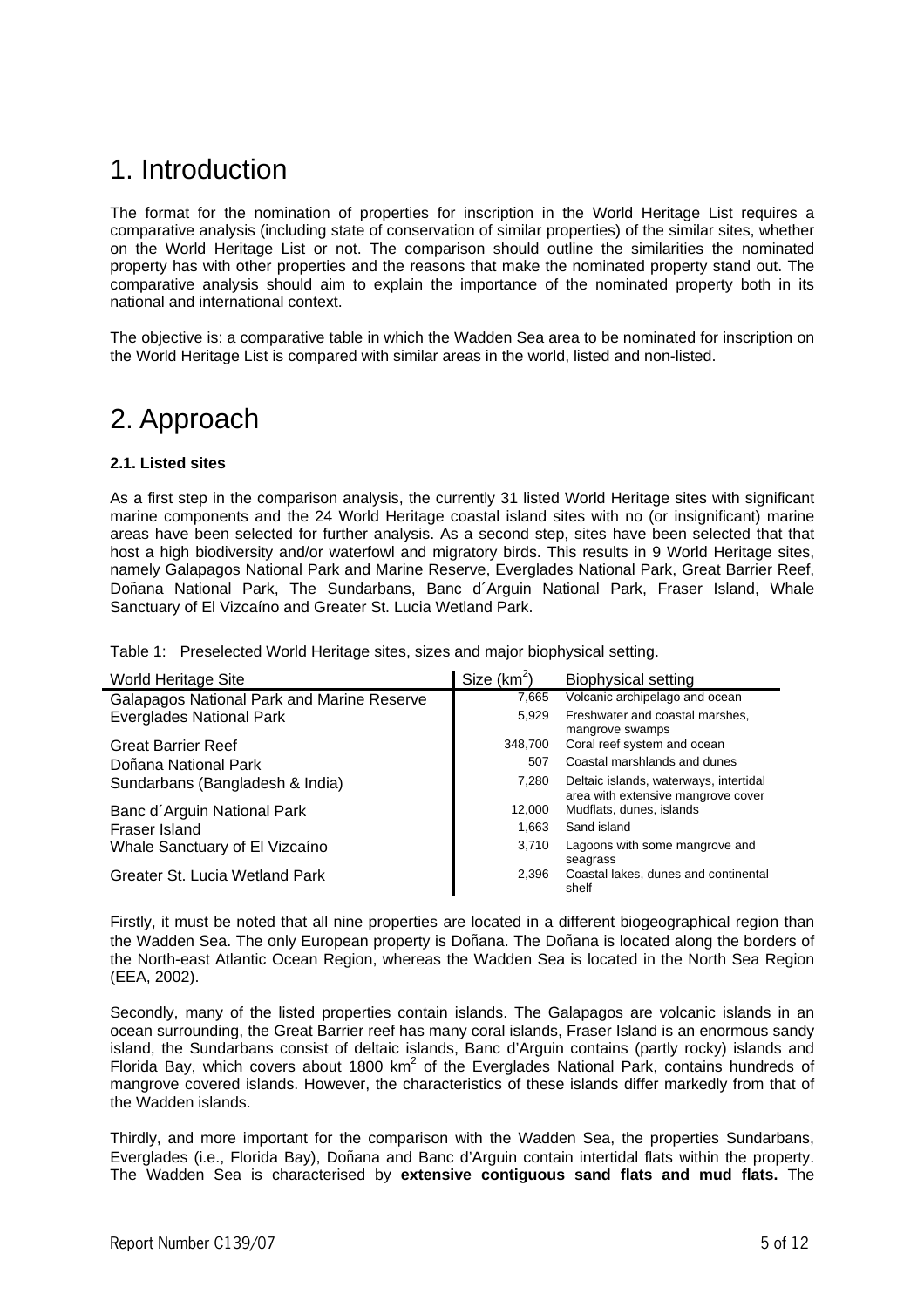Sundarbans contain plots of mudflats mainly in the lee side of dunes, Florida Bay is a shallow lagoon with mudflats fringing the mangrove covered islands, Doñana has a relatively small proportion of mudflats on the inner side along the banks of the Guadalquivir River, Greater St. Lucia has hardly any intertidal area and El Vizcaíno has some intertidal area covered with mangrove and seagrass.

The only World Heritage property that has extensive mudflats and with which the Wadden Sea can be compared, is the Banc d'Arguin National Park in Mauritania. Approximately 630 km<sup>2</sup> consists of intertidal mudflats (Hughes & Hughes, 1992). This is considerably smaller than the Wadden Sea, which has 4,534 km<sup>2</sup> of bare intertidal areas (Meltofte et al., 2004). Moreover, the Banc d'Arguin is of great importance for Palearctic migrating birds, as is the Wadden Sea. However, the Banc d'Arguin is located in a different biogeographical region and does not have barrier islands. In fact, the comparative analysis in the nomination dossier of the Parc national du Banc d'Arguin does not even consider the Wadden Sea as a comparable site. In their dossier a comparison is made with other areas with a combination of hot desert and coastal features.

#### **2.2. Non-listed sites**

The non-listed sites have been selected from various sources, in particular the overview by Deppe (2000). This overview is based on a broad number of sources (e.g. Ramsar Wetlands of International Importance, National Parks, Special Protected Areas, Wildlife Rerves).

Deppe (2000) described and compared 350 intertidal mudflat sites worldwide. Intertidal mudflat coasts may result from various geological and present day processes. At low tidal ranges lagoon-type mudflats may develop, at macrotidal ranges intertidal areas attached to the coast may develop, and many estuaries, bays and deltas contain mudflats.

#### Selection criteria

To be comparable to the Wadden Sea, which has over 4500 km<sup>2</sup> of intertidal mudflats, a size criterion of a minimum of 300 km<sup>2</sup> is applied to the long-list of 350 mudflat sites. This results in a total of 44 sites that qualify, Table 2.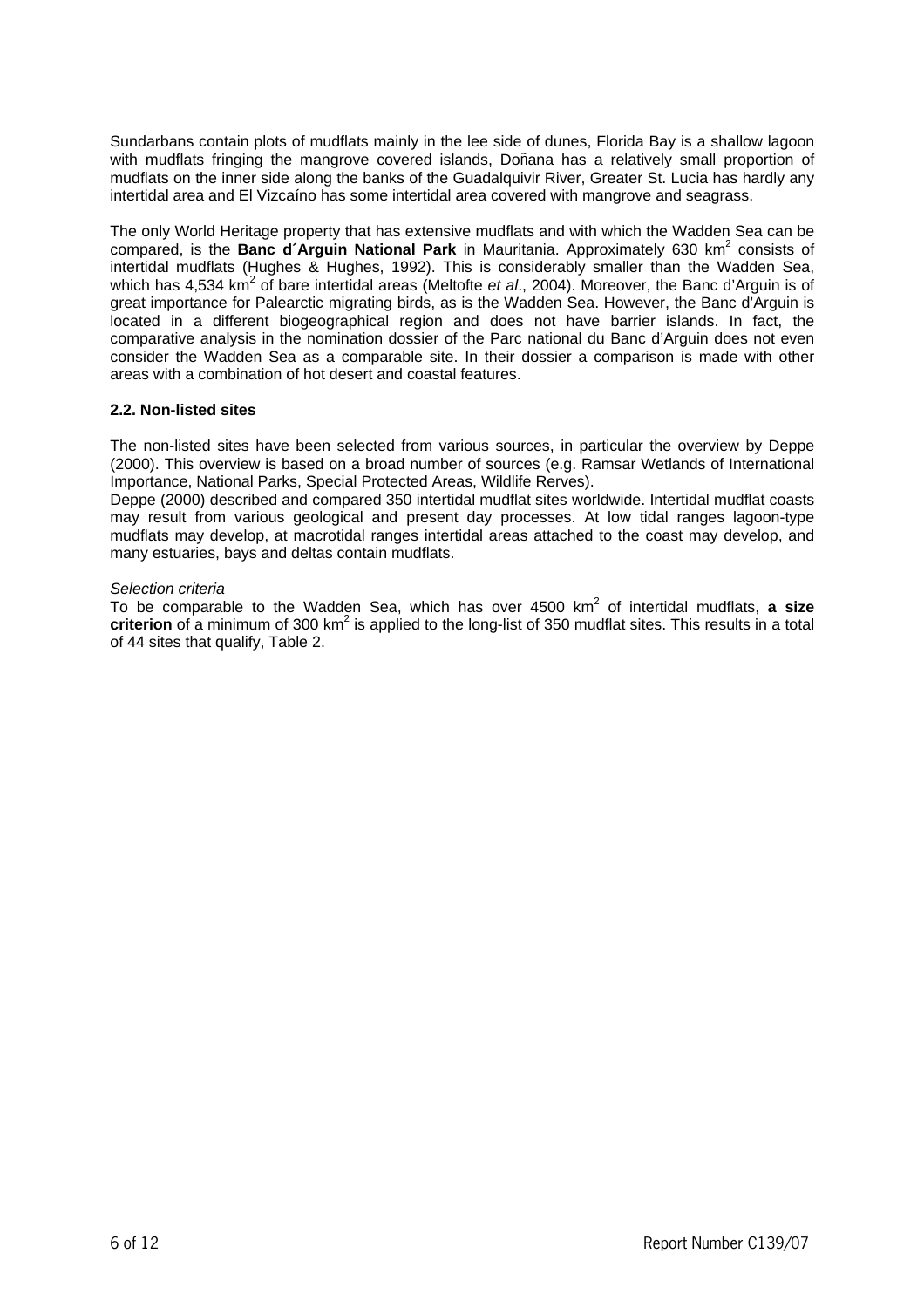Table 2: Mudflat sites in the world larger than 300 km<sup>2</sup> (in many cases the total size of the site is given, this is usually larger than the size of the intertidal flats).

| Site                                              | Size $(km^2)$ | Coordinates      | <b>Type</b>                  |
|---------------------------------------------------|---------------|------------------|------------------------------|
| Aqajarua-Sllorsuaq (Greenland)                    | 300           | 69'40'N 52'00'W  | Estuary                      |
| Qinnquata Marra-Kuussuaq                          | 6000          | 6956'N 5497'W    | Estuary                      |
| (Greenland)<br>Baie du Mont Saint-Michel (France) | 6200          | 48'40'N 01'40'W  | Bay & estuary                |
| Oosterschelde (Netherlands)                       | 3800          | 51'30'N 04"10'E  | Estuary                      |
| Kandalaksja Bay (Russia)                          | 20800         | 65°N 35°E        | Bays & estuaries             |
| Karaginsky Island (Russia)                        | 1936          | 58°45'N 163°42'E | Estuaries & open flats       |
| Morecambe Bay (UK)                                | 359           | 54'07'N 02'57'W  | Bay & deltaic barrier        |
| The Wash (UK)                                     | 622           | 52'56N 00°17'E   | Bay & estuary                |
| Upper Solway Flats & Marshes (UK)                 | 307           | 54'54'N 03'25'W  | Estuary                      |
| Archipelago dos Bijagos (Guinea-                  | 15700         | 1220'N 16'00'W   | Island coast & estuaries     |
| Bissau)                                           |               |                  |                              |
| St. Lucia (South-Africa)                          | 1555          | 28'00'S 32'28'E  | Estuary                      |
| Bahia Blanca (Argentine)                          | 3000          | 38'50'S 62'00'W  | Bay & estuary                |
| Bahia de Samborombon (Argentine)                  | 2440          | 35°47'S 57°50'W  | Estuary                      |
| San Antonio Oeste Rio Negro                       | 350           | 64'55'S 40'45'W  | Bay                          |
| (Argentine)                                       |               |                  |                              |
| Dewey Soper (Canada)                              | 8159          | 66°10'N 74°00'W  | Open flats                   |
| Hudson Bay (Canada)                               | 24087         | 52'30'N 84'30'W  | Bay, estuaries & open flats  |
| Queen Maud Gulf (Canada)                          | 62782         | 67'00'N 102'00'W | Bay, estuaries & open flats  |
| Bay of Fundy (Canada)                             | 620           | 45'30'N 64'20'W  | Bay & estuaries              |
| Bigi Pan (Suriname)                               | 683           | 05'55'N 56°45'W  | Estuary & open flats         |
| Wia Wia (Suriname)                                | 900           | 05'56'N 54'55'W  | Estuary & open flats         |
| Chesapeake Bay (USA)                              | 450           | 38'00'N 76'20'W  | Bay & estuaries              |
| Delaware Bay (USA)                                | 512           | 3991'N 7594'W    | Bay & estuaries              |
| Georgia Bight (USA)                               | 8000          | 32°17'N 80°35'W  | Barrier islands & estuaries  |
| Copper River Delta (USA)                          | 1513          | 60'30'N 145'00'W | Deltaic barrier & estuaries  |
| Delta del Rio Colorado (Mexico)                   | 2500          | 31'50'N 114'59'W | Estuary                      |
| Khuran Straits (Iran)                             | 1000          | 26°45'N 55°40'E  | Estuary & deltaic barrier    |
| Khor-al Amaya & Khor Musa (Iran)                  | 4000          | 30'30'N 48°45'E  | Estuaries & deltaic barriers |
| Kuwait Bay (Kuwait)                               | 2000          | 2920'N 48'00'E   | Bay                          |
| Ras Al Khaymas (UAE)                              | 3000          | 24'50'N 53'00'E  | Barrier beach ridges         |
| Gulf of Khambhat (India)                          | 2500          | 21'50'N 72'23'E  | Estuary                      |
| Korea Bay (China)                                 | 757           | 39'50'N 124'00'E | Estuary & bay                |
| Liaodong Wan (China)                              | 1247          | 40'00'N 121'50'E | Bay                          |
| Yellow river delta (China)                        | 3712          | 37'50'N 118'50'E | Estuary                      |
| Korea Bay (North Korea)                           | 1340          | 39'00'N 125'00'E | Estuary & bay                |
| Yellow Sea coast (North Korea)                    | 932           | 37'50'N 126'00'E | Estuaries & deltaic barriers |
| Yellow Sea coast (South Korea)                    | 2900          | 36'00'N 127'00'E | Estuaries & deltaic barriers |
| Gulf of Thailand (Thailand)                       | 400           | 1320'N 10025'E   | Estuary & bay                |
| Bowling Green Bay (Australia)                     | 355           | 1927'S 147°15'E  | Estuary & bay                |
| Corner Inlet (Australia)                          | 672           | 38°45'S 146°32'E | Estuary & deltaic barriers   |
| Eighty-mile Beach (Australia)                     | 1250          | 1929'S 120'35'E  | Estuary & bays               |
| Moreton Bay (Australia)                           | 1133          | 27'20'S 153"10'E | Estuary & deltaic barriers   |
| Roebuck Bay (Australia)                           | 550           | 1807'S 122°16'E  | Bay                          |
| Shoalwater & Corio Bays (Australia)               | 2391          | 22'40'S 150°17'E | Estuaries & bay              |
| Western Port (Australia)                          | 593           | 3822'S 145°17'E  | Estuaries & deltaic barriers |

The Wadden Sea mudflats are characterised by their location in tidal inlets of barrier islands. They contain a sequence of large and small ebb and flood gullies and their energy gradients follow from the morphology. The Wadden Sea (geological name: German Bight) is a mesotidal barrier island system that only has minor river influences fringing the flat and low-lying coastal plain. Most of the mudflat systems in the world are connected to estuaries and bays. Some are connected with barrier islands that are closely related to rivers and their deltas, such as the Mississippi delta. Only 5% of these deltaic barrier islands are found in North America and Europe, due to differing sea level rise history (Stutz & Pilkey, 2002). In North America and Europe, therefore, the barrier islands have a different geological origin. A second criterion, therefore, is the **presence of barrier islands that do not have a river delta origin**.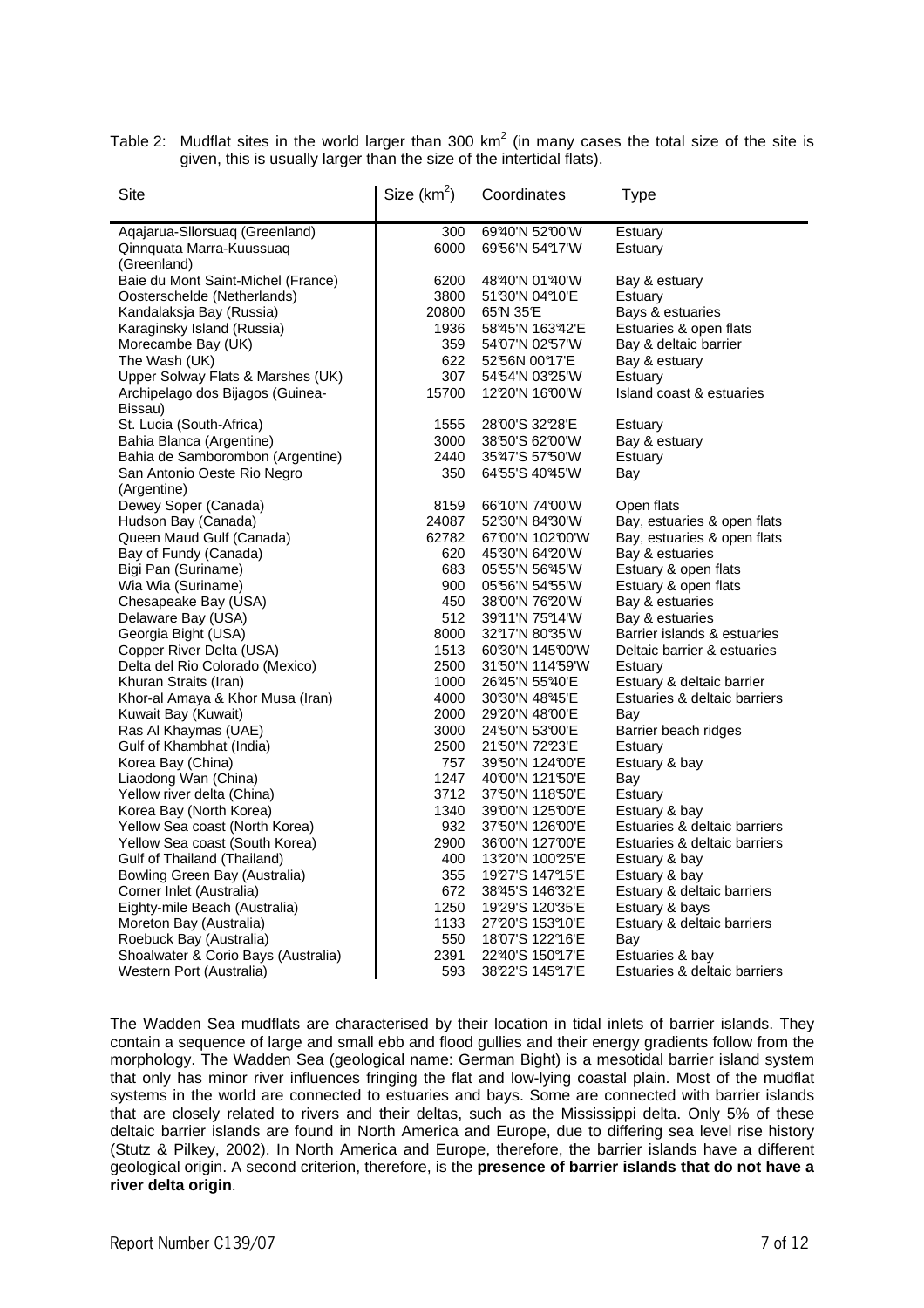Of all sites larger than 300 km<sup>2</sup> this results in one comparable area: The Georgia Bight. The Georgia Bight (also named South Atlantic Bight) extends for a distance of 1200 km between Cape Hatteras in North Carolina to Cape Canaveral in Florida. Both the German Bight and the Georgia Bight are mesotidal barrier coasts that fall within the mixed energy / tide-dominated classification and both have a coastal development affected by Holocene sea level rise.

Comparing to non-listed areas, in the European context the Wadden Sea is unique in every respect.. The Ria Formosa is a barrier island system and lagoon, but is a lot smaller (160 km<sup>2</sup>) and does not contain the complex system of habitats and biotopes as the Wadden Sea. Morecambe Bay and The Wash have large mudflat areas, but are coastal bays, not barrier island coasts and they lack the specific morphological setting.

Other intertidal areas world-wide in the temperate region do not compare to the Wadden Sea. The Yellow Sea coast of China and Korea has a comparable mudflat size. However, there are no barrier islands like the Wadden Sea, the biophysical and biological features are different and the area is located on a different flyway. The Bay of Fundy, Delaware Bay and Chesapeake Bay for instance, have large mudflat areas, but have a very different morphological setting. Other areas are often located in different climate zones, but more important, do not have the non-deltaic barrier coast.

## 3. Comparison

Table 3 presents the comparison of the Wadden Sea with the two most similar areas. The Banc d'Arguin is comparable to the Wadden Sea for its function in the East Atlantic Flyway. Moreover, both areas are indispensable for the survival of millions of migrating birds and are thus linked over a distance of more than 4000 km. Apart from this, the Banc d'Arguin is situated in a different climate, has a very different morphological genesis and morphology and has a significantly smaller mudflat area, which is for the majority covered by seagrass.

The most important (and major) difference between the Georgia Bight system and the Wadden Sea is that the Wadden Sea has open intertidal flats fringed by salt marshes, whereas the tidal basins along the Georgia Bight comprise tidal channels, narrow intertidal flats fringing the channels, and huge expanses of Spartina marsh which occupy what would otherwise have been open intertidal flats. The reason why Spartina has managed to encroach upon the former tidal flats is the large supply of mud (grain sizes <0.063 mm) to the coast by the local rivers. As a consequence, vertical accretion along the fringes of the marsh was so rapid that Spartina was able to occupy almost the entire intertidal area. The Georgia Bight tidal system thus looks very different from the Wadden Sea and also differs substantially in its ecology. A major difference to the Wadden Sea with a dominance of bare mudflats is a prevalence of the saltmarsh habitat while mudflats are marginal. At first glance, both systems are quite similar in their primary production. It should be noted, however, that the Wadden Sea is located between 52 $^{\circ}$  53' N – 54 $^{\circ}$  53' N, whereas the Georgia Bight is located between 28 $^{\circ}$  28' N  $-35^{\circ}$  13' N, and receives considerably more light.

## 4. Conclusion

The Wadden Sea is to be regarded as of outstanding and unique universal value compared to similar areas world-wide.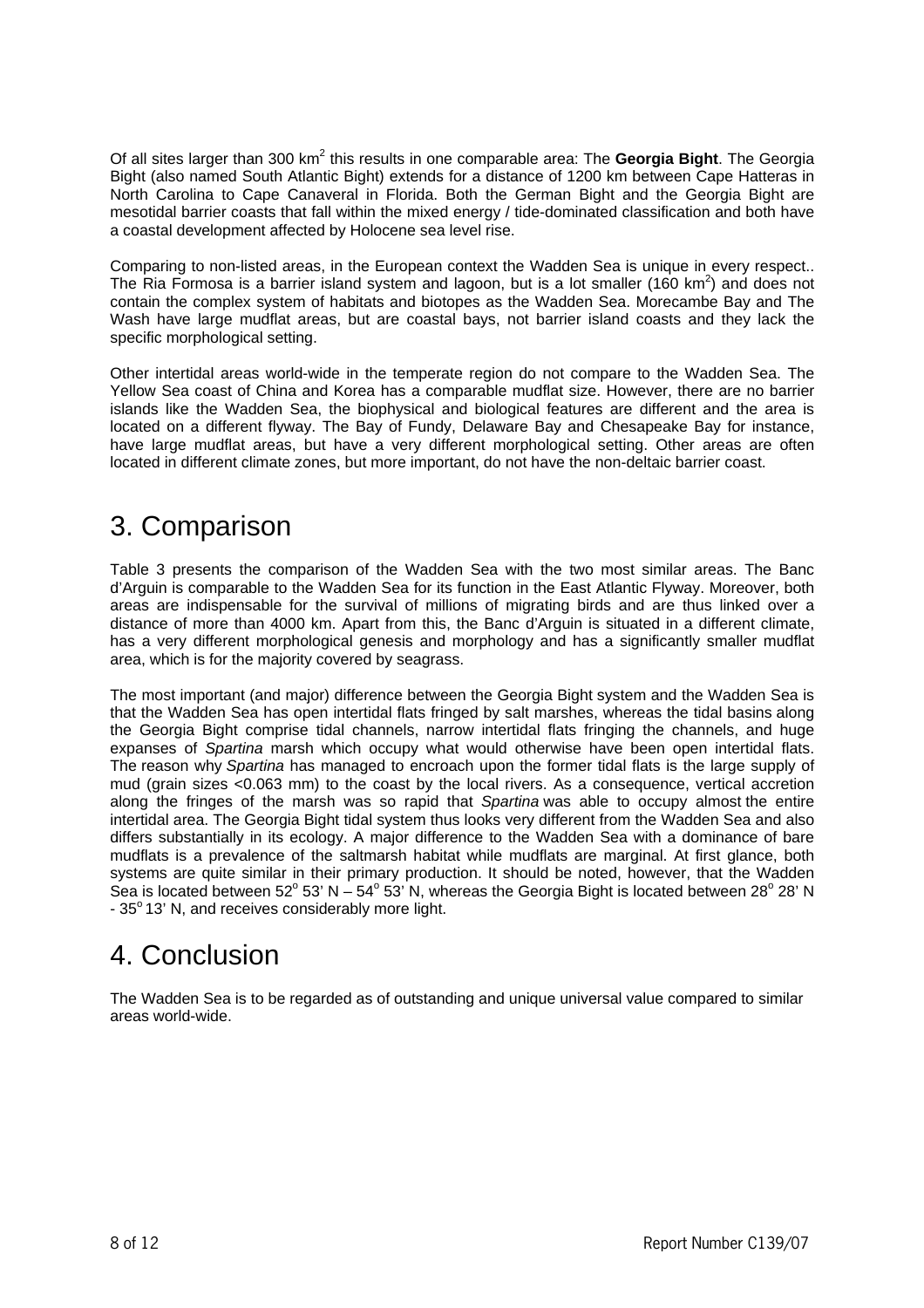| <b>FEATURES</b>              | <b>Wadden Sea</b>                                                                                                                                                        | <b>Banc d'Arguin</b>                                                                                                                                             | Georgia Bight                                                                                                                                      |
|------------------------------|--------------------------------------------------------------------------------------------------------------------------------------------------------------------------|------------------------------------------------------------------------------------------------------------------------------------------------------------------|----------------------------------------------------------------------------------------------------------------------------------------------------|
|                              | (maps in nomination<br>dossier)                                                                                                                                          | (map below)                                                                                                                                                      | (map below)                                                                                                                                        |
| designation WH               | to be nominated                                                                                                                                                          | 1989                                                                                                                                                             | not WH                                                                                                                                             |
| country                      | Germany / Netherlands                                                                                                                                                    | Mauritania                                                                                                                                                       | <b>USA</b>                                                                                                                                         |
| climate zone                 | temperate                                                                                                                                                                | continental, arid sub-<br>tropics, dry                                                                                                                           | temperate                                                                                                                                          |
| description setting          | mixed energy to tide-<br>dominated mesotidal<br>barrier coast (not<br>deltaic)                                                                                           | back barrier islands<br>and open mud flats,<br>relic of former deltas                                                                                            | mixed energy to tide-<br>dominated mesotidal<br>barrier coast (not deltaic)                                                                        |
| total area                   | 10,000 $km^2$                                                                                                                                                            | 12,000 $km2$<br>(50% marine)                                                                                                                                     | $-8,000$ km <sup>2</sup>                                                                                                                           |
| mudflat area                 | 4,100 $km^2$                                                                                                                                                             | 630 $km2$                                                                                                                                                        | $-300$ km <sup>2</sup>                                                                                                                             |
| tidal differences /<br>range | $1.5 - 3.5$ m                                                                                                                                                            | 2.1 m                                                                                                                                                            | $0.8 - 2.5$ m                                                                                                                                      |
| mean wave height /<br>range  | $1.0 - 2.0$ m                                                                                                                                                            | 1.4 <sub>m</sub>                                                                                                                                                 | $0.6 - 1.0$ m                                                                                                                                      |
| contiguous<br>character      | large and contiguous<br>area of intertidal habitats                                                                                                                      | contiguous between<br>Cap Timiris and Pointe<br>Minou, isolated section<br>at Cap Blanc                                                                          | not a contiguous<br>intertidal system                                                                                                              |
| habitats, biotopes           | complex mosaic of bare<br>intertidal flats fringed by<br>saltmarshes, tidal<br>channels, seagrass<br>meadows, mussel beds                                                | sand dunes, coastal<br>swamps, small islands,<br>intertidal areas with<br>80% seagrass cover                                                                     | tidal channels with<br>narrow band of bare<br>intertidal flat. Intertidal<br>almost completely<br>covered by Spartina and<br>Juncus saltmarshes    |
| salt marshes km <sup>2</sup> | 310 $km2$                                                                                                                                                                | 591 $km2$                                                                                                                                                        | 4,237 $km^2$                                                                                                                                       |
| mangroves km <sup>2</sup>    | none                                                                                                                                                                     | 31 km <sup>2</sup> mangrove<br>Avicennia africana                                                                                                                | some mangrove<br>Avicennia germinans                                                                                                               |
| major estuaries              | 5 estuaries                                                                                                                                                              | 0 estuaries                                                                                                                                                      | 13 estuaries                                                                                                                                       |
| migrating birds              | 6,1 million present at the<br>same time:<br>on average 10 to 12<br>million each year;                                                                                    | $2,1$ million over-<br>wintering birds (106<br>species)                                                                                                          | Important stop-over for<br>millions of migrating<br>birds                                                                                          |
|                              | East Atlantic Flyway                                                                                                                                                     | East Atlantic Flyway                                                                                                                                             | West Atlantic Flyway                                                                                                                               |
| productivity                 | Primary production<br>$(gC/m^2/y)$ :<br>phytoplankton 100-200<br>microphytes 150<br>seagrass 500<br>macrophytes 500-1000                                                 | Primary production<br>$(gC/m^2/d)$ :<br>phytoplankton 2.1-8.9                                                                                                    | Primary production<br>$(gC/m^2/y)$ :<br>phytoplankton 200-400<br>microphytes 60<br>seagrass 150-700<br>macrophytes 800-2000                        |
| State of<br>conservation     | RAMSAR site, PSSA by<br>the IMO, MAB by<br><b>UNESCO, EU Natura</b><br>2000, EU WFD,<br>contracting party of<br>African-Eurasian<br><b>Waterbird Agreement</b><br>(AEWA) | RAMSAR site, National<br>Park, has Fondation<br>Internationale du Banc<br>d'Arguin (FIBA) as<br>management authority,<br>not contracting party of<br><b>AEWA</b> | Not contiguously<br>protected. Two Western<br>Hemisphere Shorebird<br>Reserves, Carolinian-<br>South Atlantic MAB, no<br>RAMSAR sites, no<br>PSSA. |

Table 3: Comparison of Wadden Sea with Banc d'Arguin and Georgia Bight.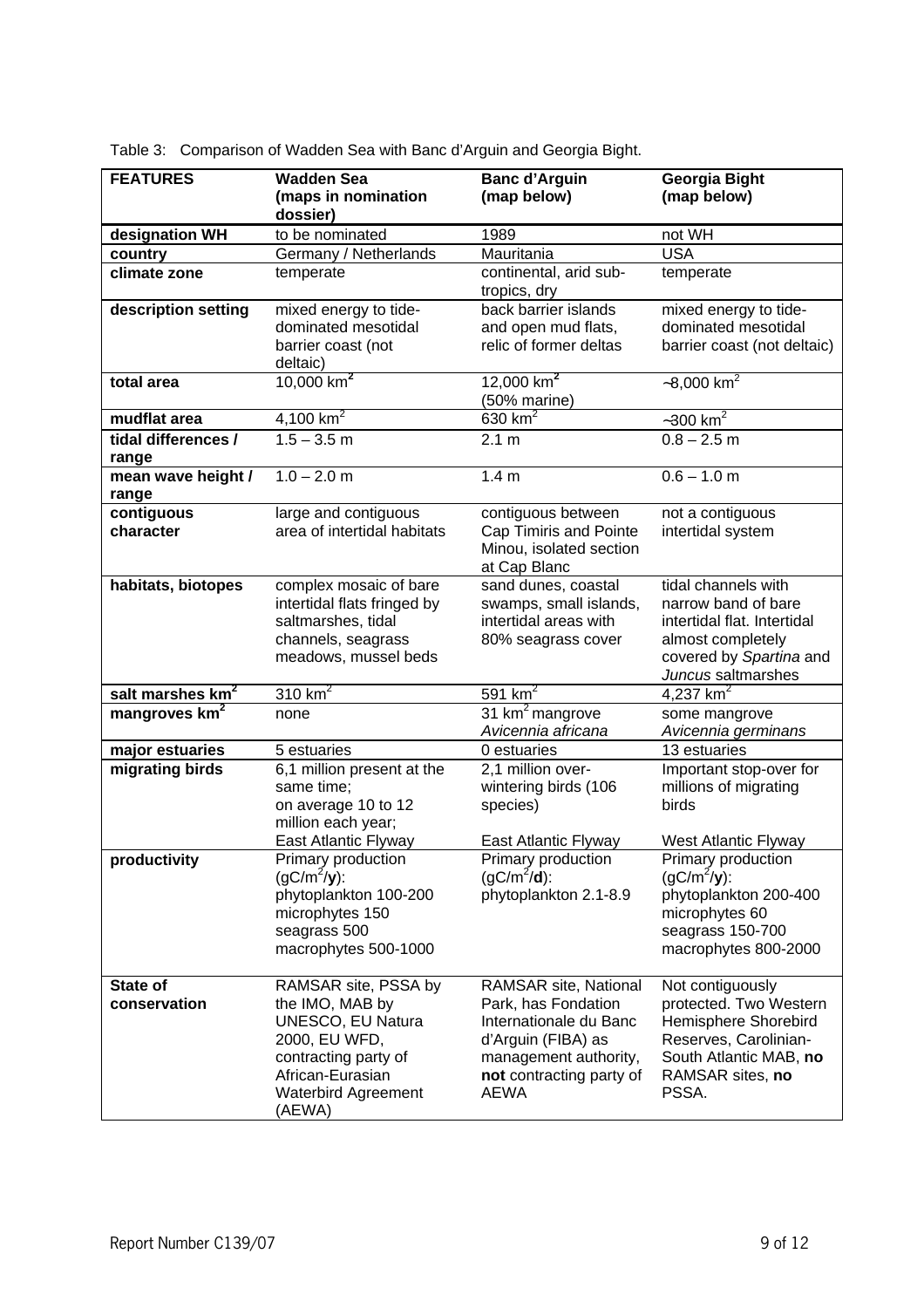CARTE DU PARC NATIONAL DU BANC D'ARGUIN



Overview maps of National Park **Banc d'Arguin**  (source: http://effectivempa.noaa.gov/images/maps/bancdarguin\_map\_lg.jpg) and **Georgia Bight** (source: www.dnr.sc.gov/marine/sertc/index.html)

## References

African-Eurasian Waterbird Agreement, http://www.unep-aewa.org/.

Alexander, C. & M. Robinson, 2004. Semi-annotated bibliography of barrier island studies Applicable to Georgia Back-Barrier Islands. Report from the Georgia Coastal Zone Management Program.

Anthony, E.J. & J.D. Orford, 2002. Between Wave- and Tide-Dominated Coasts: the Middle Ground Revisited. Journal of Coastal Research SI36, 8-15.

Berghuis, E.M., G.C.A. Duineveld & J. Hegeman, 1993. Primary production and distribution of phytopigments in the water column and sediments on the upwelling shelf off the Mauritanian coast (Northwest Africa). Hydrobiologia 258 : 81-93.

Dame, M. Alber, D. Allen, M. Mallin, C. Montague, A. Lewitus, A. Chalmers, R. Gardner, C. Gilman, B. Kjerfve, J. Pinckney & N. Smith, 2000. Estuaries of the South Atlantic Coast of North America: Their Geographical Signatures. Estuaries 23(6): 793-819.

Deppe, F, 2000. Intertidal Mudflats Worldwide. Wilhelmshaven, Common Wadden Sea Secretariat (CWSS), 100 p.

Duineveld, G.C.A., P.A.W.J. de Wilde, E.M. Berghuis & A. Kok, 1993. The benthic infauna and benthic respiration off the Banc d'Arguin (Mauritania, Northwest Africa). Hydrobiologia 258 : 107-117.

Engle, V.D. & J.K. Summers, 1999. Latitudinal gradients in benthic community composition in Western Atlantic estuaries. Journal of Biogeography 26: 1007-1023.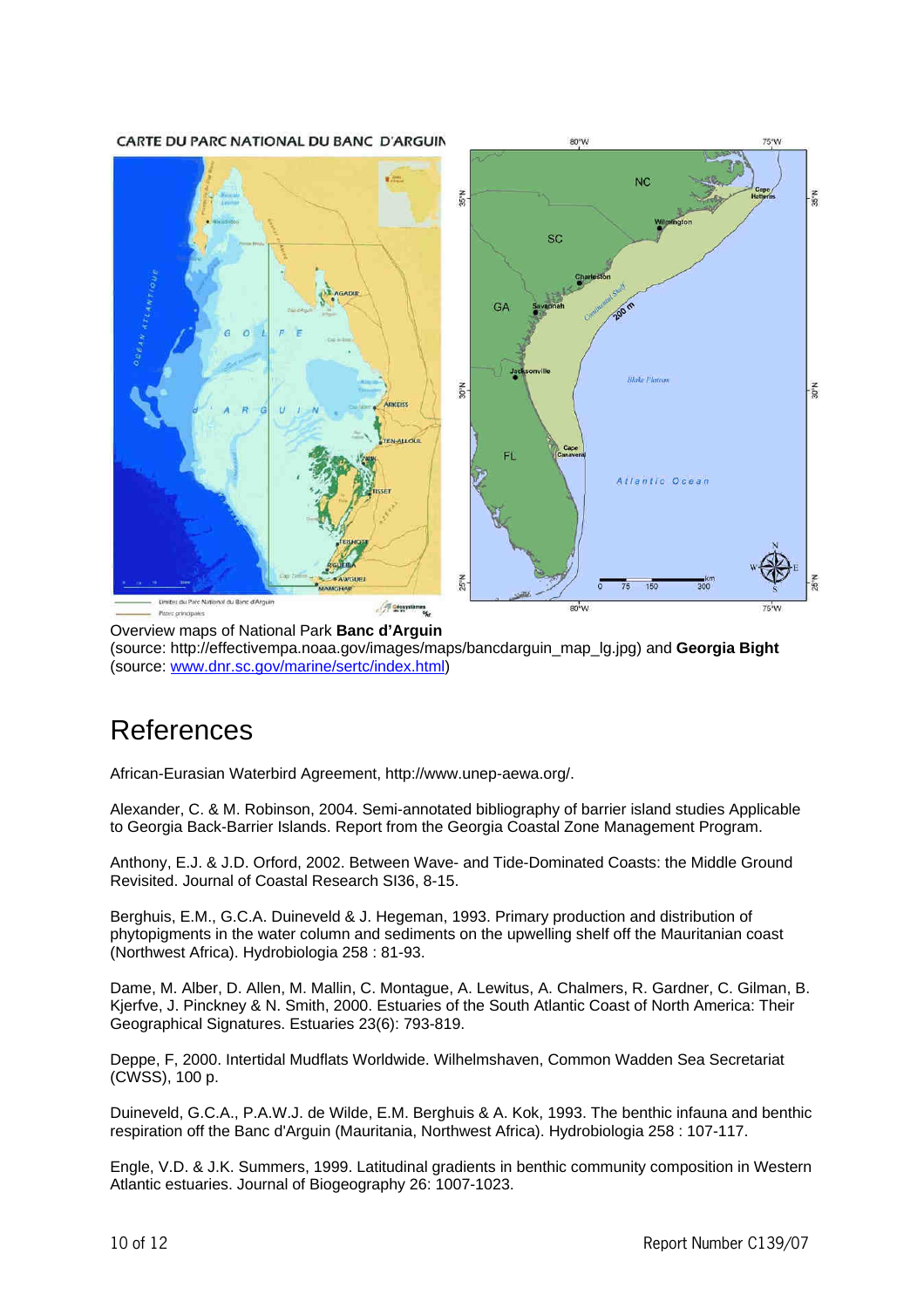EEA, 2002. European Environment Agency Biogeographical Regions and Seas: http://reports.eea.europa.eu/report\_2002\_0524\_154909/en.

Fondation Internationale du Banc d'Arguin (FIBA), http://www.fibarguin.org/.

Jager, Z., 1993. The distribution and abundance of young fish in the Banc d'Arguin, Mauritania. Hydrobiologia 258 : 185-196.

Hagemeijer, E.J.M., Smit C.J. (Eds.), de Boer, P., van Dijk, A.J., Ravenscroft, N., van Roomen, M.W.J. & Wright, M., 2004. Wader- and waterfowl count on the Banc d'Arguin, Mauritania, January-February 2000. WIWO report 81, Beek-Ubbergen, 146 p.

Hughes R. & S. Hughes, 1992. Directory of African Wetlands. IUCN, Switzerland /UNEP, Nairobi / WCMC, Cambridge, UK.

Man and the Biosphere Program, http://www.unesco.org/mab/.

Meltofte, H., J. Blew, J. Frikke, H-U Rösner & C.J. Smit, 1994. Numbers and distribution of waterbirds in the Wadden Sea; Results and evaluation of 36 simultaneous counts in the Dutch-German-Danish Wadden Sea 1980-1991. IWRB Publication 34 / Wader Study Group Bulletin 74, Special Issue.

Particularly Sensitive Sea Areas (PSSA), http://www.imo.org/.

Ramsar Convention on Wetlands, http://www.ramsar.org/.

Rousseau, S. & P. Forget, 2004. Ocean wave mapping from ERS SAR images in the presence of swell and wind waves. Scientia Marina 68(1): 1-5.

Searles, R.B., 1984. Seaweed biogeography of the mid-Atlantic coast of the United States. Helgoländer Meeresuntersuchüngen 38: 259-271.

Stallins, J.A., 2000. Barrier Island Morphology and Dune Vegetation Pattern and Process in the Georgia Bight. Georgia, University of Georgia, PhD-thesis, 217 p.

Stutz, M.L. & O.H. Pilkey, 2002. Global distribution and morphology of deltaic barrier island systems. Journal of Coastal Research SI 36: 694-707.

Thorsell, J., R. Ferster Levy & T. Sigaty, 1997. A global overview of wetland and marine protected areas on the World Heritage list. Gland, Switzerland, IUCN, 47 p.

UNESCO, 1989. IUCN Technical Evaluation Banc d'Arguin National Park. 17 p.

Vermaat, J.E., J.A.J. Beijer, R. Gijlstra, M.J.M. Hootsmans, C.J.M. Philippart, N.W. van der Brink and W. van Vierssen, 1993. Leaf dynamics and standing stocks of intertidal Zostera noltii Horneman and Cymodocea nodosa (Ucria) Ascherson on the Banc d'Arguin (Mauritania). Hydrobiologia 258**:** 59–72.

Watson, C., C. Hayes, J. McCauley, A. Milliken, 2004. The South Atlantic Migratory Bird Initiative – An Integrated Approach to Conservation of "All Birds Across All Habitats". USDA Forest Service Gen. Tech. Rep. PSW-GTR-191.

Western Hemisphere Shorebird Reserves network, http://www.whsrn.org/.

Wigh, R. A review of bird species on the South Atlantic Bight. Report on skidaway.net.

Wolff, W.J., J. van der Land, P.H. Nienhuis & P.A.W.J. de Wilde, 1993. The functioning of the ecosystem of the Banc d'Arguin, Mauritania : a review. Hydrobiologia 258 : 211-222